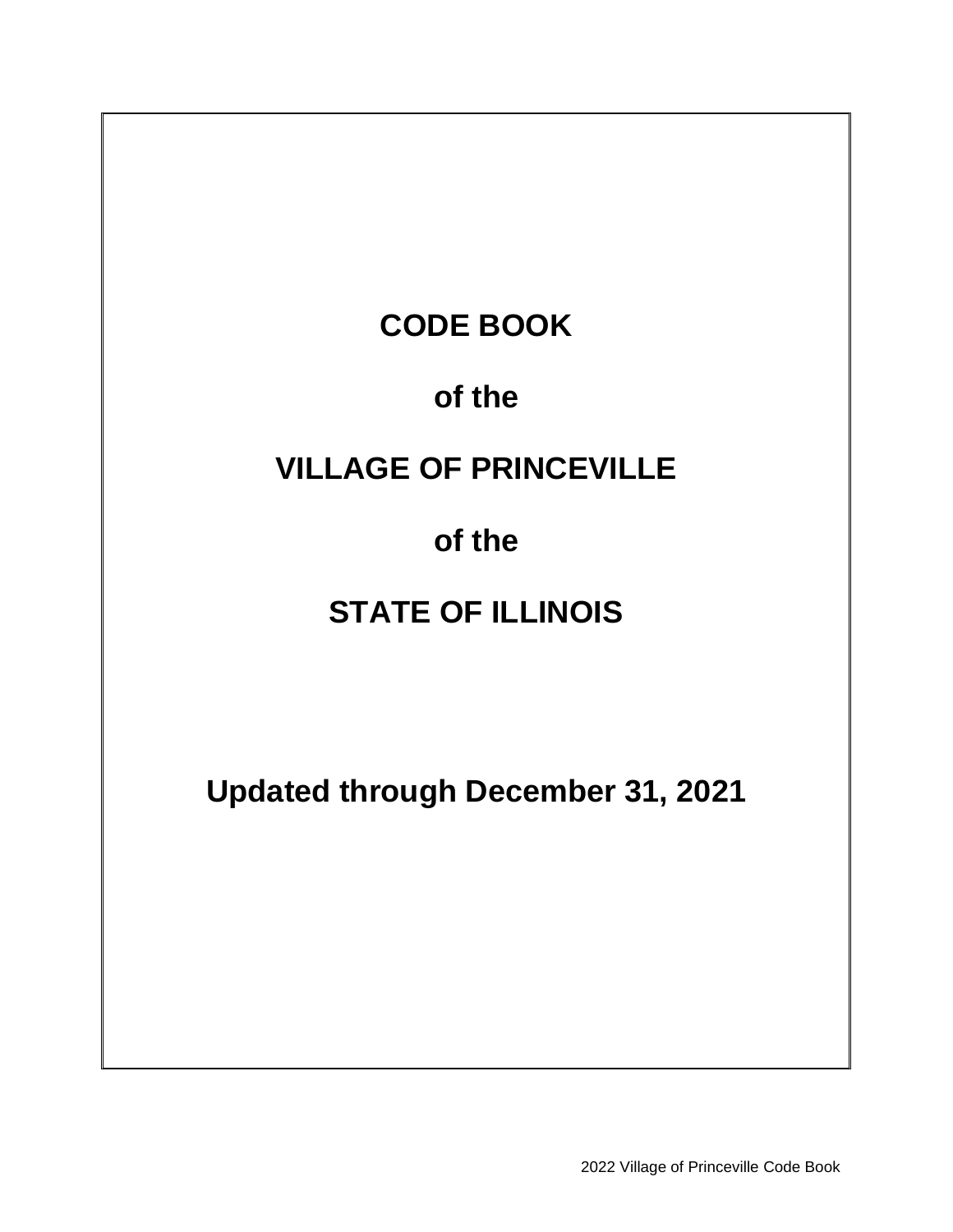#### **ORDINANCE NO. 2020-05-01**

### **AN ORDINANCE PROVIDING FOR THE CODIFICATION, REPUBLICATION, AND ADOPTION OF THE OFFICIAL CODE BOOK FOR THE VILLAGE OF PRINCEVILLE**

WHEREAS, Village Board for the Village of Princeville has previously maintained a Village Code Book, which was designated the "Village of Princeville Municipal Code 2003" and approved by the Village Board on April 20, 2004 (as amended from time to time thereafter) (the "2003 Code Book"), and now seeks to update, republish, and otherwise codify and re-codify the current provisions of the Village Code Book as authorized under Section 1-2-6 of the Illinois Municipal Code (65 ILCS 5/1-2-6); and

WHEREAS, as provided herein, this Ordinance updates and republishes the Village Code Book with all Village Ordinances effective through December 31, 2019, and the Village Board formally declares that this republished Village Code Book is adopted as the official Code Book for the Village of Princeville, thereby replacing and superseding the 2003 Code Book (as adopted by Ordinance No. 04-04-04 on April 20, 2004, and thereafter amended and updated from time to time), in its entirety; and

WHEREAS, the provisions of the republished Village Code Book, as provided or otherwise amended by this Ordinance, are generally set forth in the "Table of Contents" attached hereto as Exhibit A, along with a copy of the republished and renumbered Village Code Book for the purposes of this Ordinance; and

WHEREAS, the provisions of the Village Code Book, as updated, republished, and amended by this Ordinance, shall hereafter be treated and considered as the new and comprehensive ordinance on all subjects set forth in this Village Code Book (as amended herein), which shall further supersede all other general and permanent ordinances passed by the Village Board prior to December 31, 2019, the adoption of this Official Village Code on all such subjects and related matters; and

WHEREAS, the Village Board finds that it is in the best interest of the Village to update, republish, and otherwise codify and re-codify the current provisions of the Village Code Book into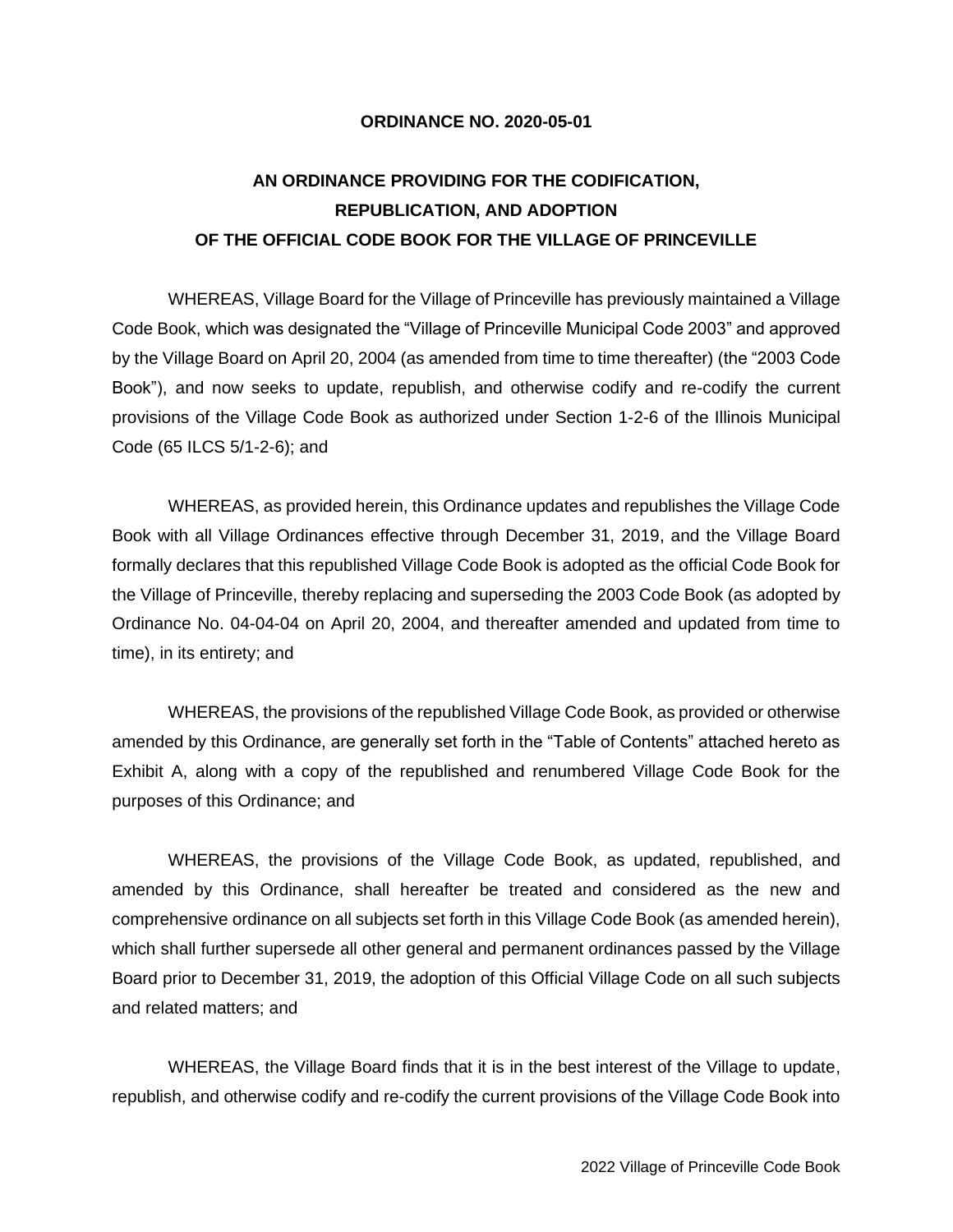this updated and republished version of the Official Village Code, with the revisions set forth below and under the terms provided herein;

NOW, THEREFORE, BE IT ORDAINED by the President and Board of Trustees of the Village of Princeville, Peoria County, Illinois, that:

SECTION 1: The findings set forth herein are adopted and found to be true and correct.

SECTION 2. Under the authority granted by Section 1-2-6 of the Illinois Municipal Code (65 ILCS 5/1-2-6), the Village Board declares that the current provisions of the Village Code Book, as amended by this Ordinance, set forth in Exhibit A shall be treated and considered as the new and comprehensive ordinance on all subjects set forth in the current Village Code Book (as amended herein) which shall supersede all other general and permanent ordinances passed by the Village Board on or before December 31, 2019, including the 2003 Code Book, on all such subjects and related general matters. From and after the effective date of this Ordinance, this Village Code Book, as updated, republished, and amended herein and as amended from time to time hereafter, is hereby approved and accepted and declared to be the Official Village Code for the Village of Princeville and is hereby designated as the "2020 Village Code Book".

SECTION 3. The repeal of any ordinances provided by the preceding section of this Ordinance shall not affect any tax levy ordinance, appropriation ordinance, ordinance relating to boundaries and annexations, contract ordinances, ordinances authorizing the execution of contracts or warrants, ordinances establishing or naming streets, ordinances vacating any public property or streets or alleys, bond ordinances, ordinances related to elections, improvement ordinances, ordinances related to the transfer or acceptance of real estate, and any other special ordinance dealing with matters not specifically addressed by the current Village Code Book (as amended herein). All such special ordinances are not intended to be included in this Official Village Code for the Village of Princeville.

SECTION 4. All ordinances of a general nature included in this Official Village Code (as amended herein) shall be considered as a continuation of said ordinance provisions and the fact that some provisions have been deliberately eliminated or revised by the Village Board shall not serve to cause any interruption in the continuous effectiveness of ordinances included in this Official Village Code.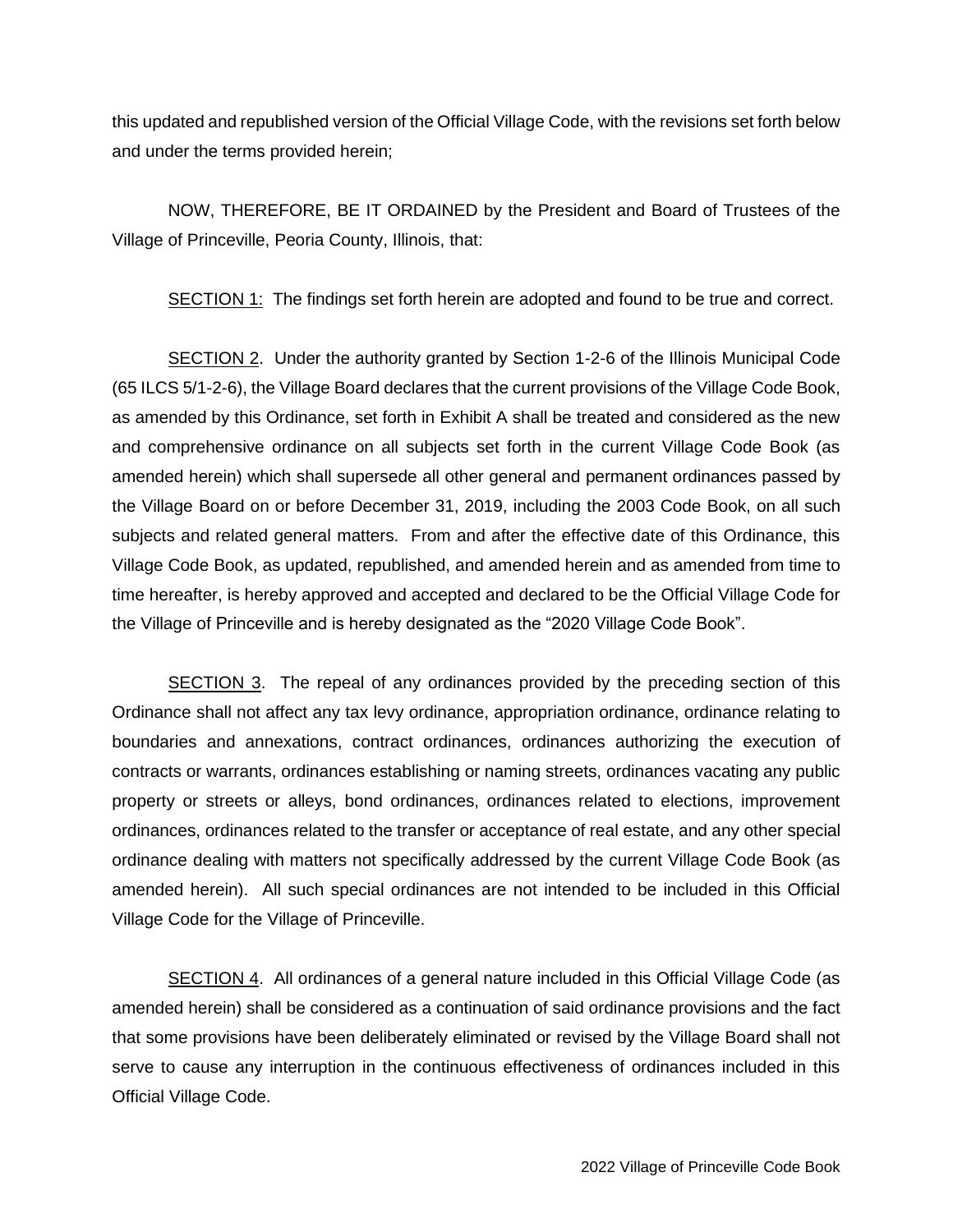SECTION 5. The adoption of this 2020 Village Code Book update and republication does not in any manner affect the prosecution of ordinance violations committed prior to the effective date of this Ordinance updating and republishing the Village Code Book, does not waive any fee or penalty due and unpaid on the effective date of this Ordinance, and does not affect any bond or cash deposit posted, filed, or deposited pursuant to any requirements of the 2003 Code Book as amended.

SECTION 6. As provided by Section 1-2-6 of the Illinois Municipal Code, this Official Village Code, as amended herein and as amended from time to time hereafter, shall be accepted in all courts as the Official Code and law of the Village as enacted by the President and Board of Trustees of the Village of Princeville.

SECTION 7. Section 1.01.010 of the Princeville Village Code is hereby added to the 2020 Village Code Book as follows:

#### *§1.01.010 Princeville Village Code.*

*(a) Title. This Village Code is hereby adopted by the Board of Trustees for the Village of Princeville, and the Village Code is hereby declared to be and shall hereafter constitute the official Village Code of the Village of Princeville. This Village Code Book of Ordinances may be known and cited as the Princeville Village Code (the "Code") or the 2020 Princeville Village Code. All prior existing Ordinances dealing with the subjects of any provision of this Village Code are hereby replaced in their entirety by the provisions of this Village Code. The Princeville Village Code is hereby published by authority of the Board of Trustees and shall be kept up to date as provided in Section 1.01.01(b) of this Chapter under the direction of the Village Attorney, acting for said Village Board of Trustees. Any reference to the number of any Section contained herein shall be understood to refer to the position of the same number, its appropriate Chapter and Title heading, and to the general penalty clause relating thereto, as well as to the Section itself,*  when reference is made to this Princeville Village Code by title in any legal *document.*

*(b) Amendments / Code Book Updates. Any ordinance amending this Village Code shall set forth the Title, Chapter, and Section number of the Section or Sections to be amended or added, and this shall constitute a sufficient compliance with any statutory requirement pertaining to the amendment or revision by ordinance of any part of this Village Code. All such amendments or revisions by ordinance shall be promptly incorporated into all official copies of the Village Code book during an annual update procedure undertaken every January (or as soon as possible thereafter) after the effective date of the 2020 Princeville Village Code, at which time the Village Code Book will be assigned and identified by the year in*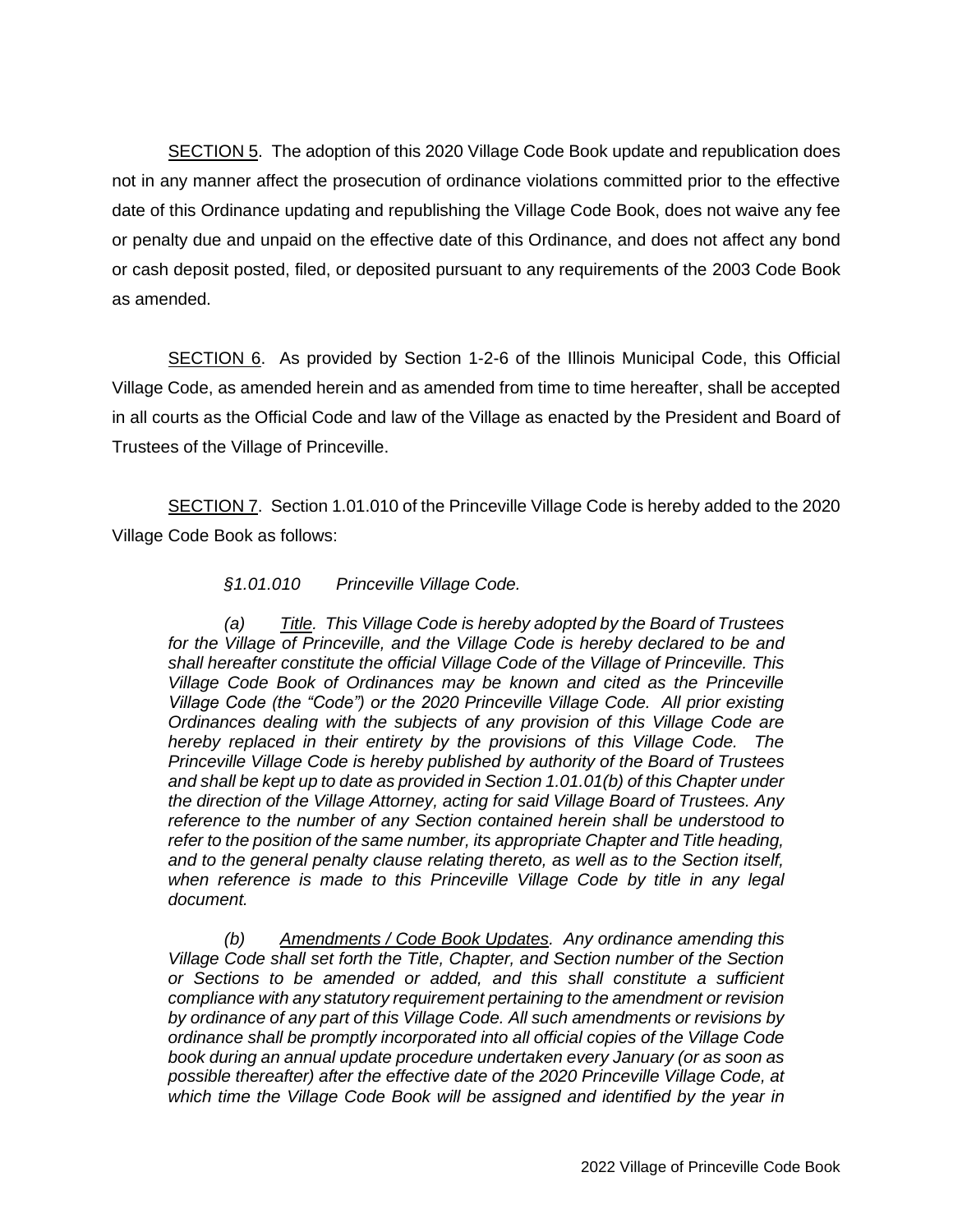*which the update is completed and will include all prior ordinances effective through the proceeding December 31 date.*

*(c) Acceptance. This Village Code, as hereby presented in printed form or electronic form made available by the Village shall hereafter be received without further proof in all courts and in all administrative tribunals of this State as the ordinances of the Village of general and permanent effect with regard to the subjects covered herein.*

*(d) Numbering of Sections. Each section number of this Code shall consist of three (3) component parts separated by periods, with the first figure before the first period referring to the Title number, the second figure after the first period referring to the Chapter number, and the last figure referring to the Section number within the Chapter.*

*(e) Numbering Additions. The decimal system shall be used for all additions and amendments to this Code. When a title, chapter, or section is added, the new title, chapter, or section shall be given a decimal character as provided in this Section.*

SECTION 8. The Village Code Book shall hereinafter be continually codified, whereby each newly adopted ordinance of a general and permanent nature amending, altering, adding to, or deleting provisions of the Official Village Code shall be identified and inserted in the appropriate and proper place in each of official copy of the Village Code Book during an annual update procedure undertaken every January hereafter (or as soon as possible thereafter), at which time the Village Code Book will be assigned the year in which the update is completed and to include all ordinances effective through the proceeding December 31 date.

SECTION 9. If any section, subsection, sentence, clause, or phrase of this Ordinance or the 2020 Village Code Book update and republication as adopted by this Ordinance is for any reason held to be invalid or unconstitutional, such decision shall not affect the validity of any remaining portion of this Ordinance or the 2020 Village Code Book update and republication as adopted by this Ordinance, as applicable.

SECTION 10. This Ordinance is hereby ordered to be published in pamphlet form by the Princeville Village Clerk and said Clerk is ordered to keep at least three (3) copies hereof available for public inspection in the future and in accordance with the Illinois Municipal Code.

SECTION 11. This Ordinance shall be in full force and effect from and after its passage, approval and ten (10) day period of publication in the manner provided by law. Upon such effective date, the 2003 Code Book shall be hereby deemed replaced and superseded in its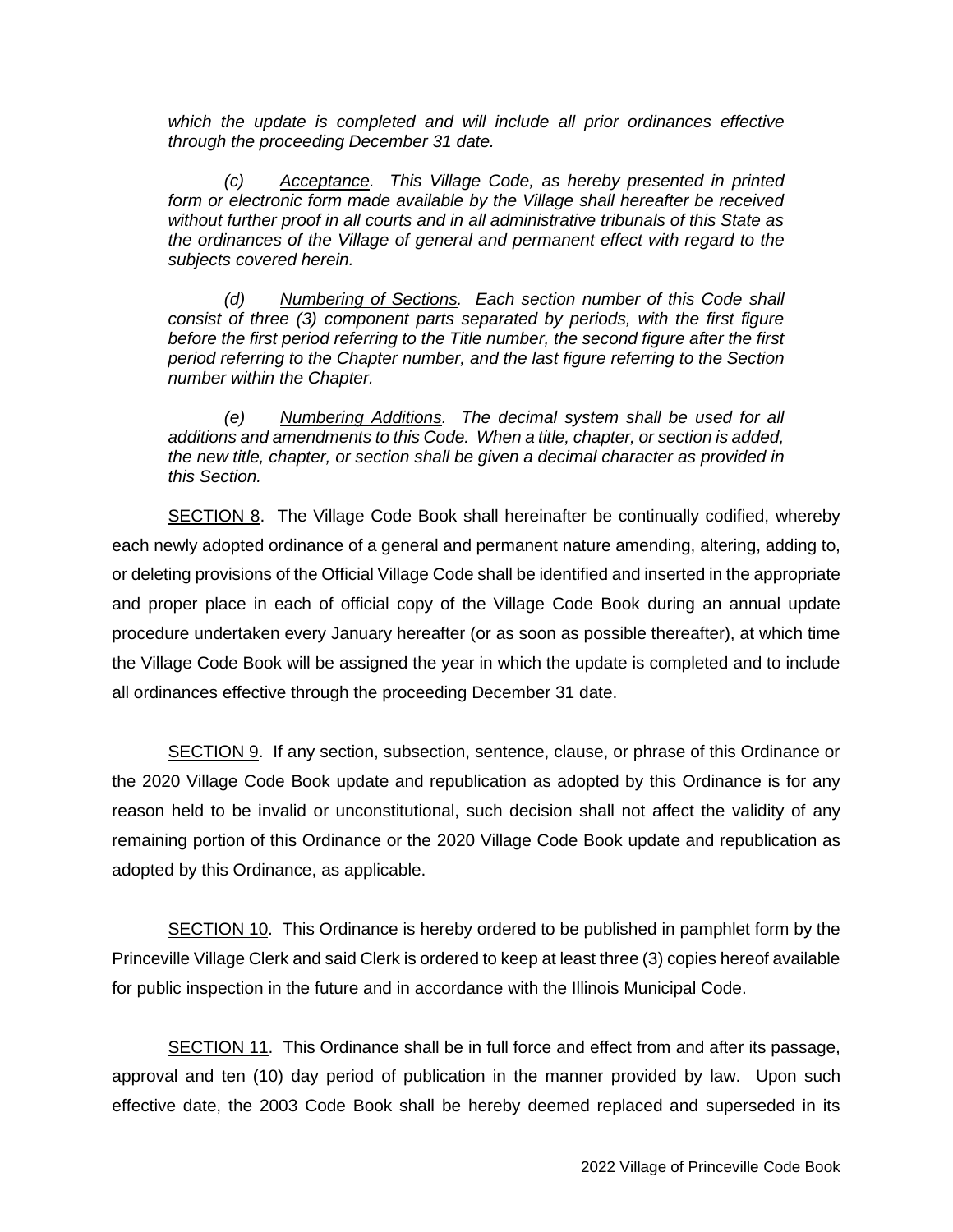entirety by the 2020 Village Code Book update and republication as adopted by this Ordinance without further action of the Village Board or Village corporate authorities.

PASSED THIS 4TH DAY OF MAY, 2020.

AYE: 6

NAYES: 0

ABSENT: 0

APPROVED THIS 4<sup>th</sup> DAY OF MAY, 2020.

/s/ Jeff Troutman

**President** Village of Princeville, Illinois

ATTEST:

/s/ Sarah Cordis\_\_\_\_\_\_\_\_\_\_\_\_\_\_\_\_\_ Village Clerk Village of Princeville, Illinois